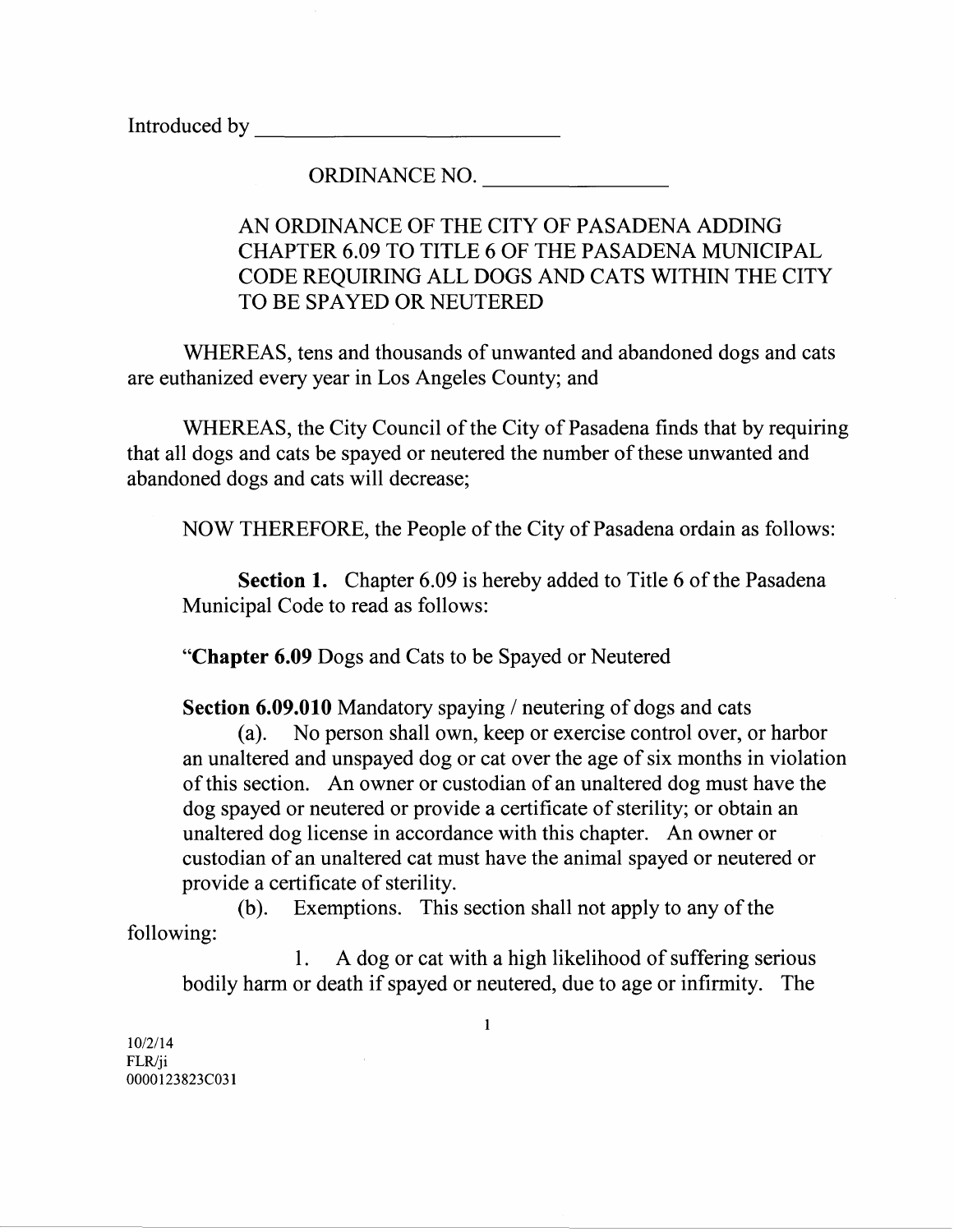owner or custodian must obtain written confirmation of this fact from a California Licensed Veterinarian. If the dog or cat is able to be safely spayed or neutered at a later date, that date must be stated in the written confirmation; for dogs, should this date be later than thirty (30) days, the owner must apply for an unaltered dog license.

2. A dog used by law enforcement agencies for law enforcement purposes.

3. A dog that has been appropriately trained and is actively used in a manner that meets the definition of guide, signal or service dog as set forth in Subdivision (d), (e), and (f) of Section 365.5 of the California Penal Code, or the dog is enrolled in a guide, signal, or service dog breeding program administered by a person licensed under Chapter 9.5 (commencing with Section 7200) of Division 3 of the California Business and Professions Code.

4. A dog or cat used to show, to compete, or to breed, and which is of a breed recognized by and registered with the American Kennel Club (AKC), United Kennel Club (UKC), American Dog Breeders Association (ADBA), Cat Fancier's Association (CFA), The International Cat Association (TICA), American Cat Fancier's Association (ACFA), or other approved dog or cat breed registries. The dog or cat or the owner must also meet one of the below requirements:

a. The dog or cat has competed in at least one show or sporting competition sanctioned by a national registry or approved by the Pasadena Humane Society & SPCA within the last 365 days; or

b. The dog or cat has earned a conformation, obedience, agility, carting, herding, protection, rally, sporting, working, or other title from a purebred dog or cat registry referenced above or other dog or cat registry or dog sport association or Pasadena Humane Society & SPCA; or

c. The owner or custodian of the dog or cat is a member of a Pasadena Humane Society & SPCA approved purebred dog or cat breed club which maintains and enforces a code of ethics for dog or cat breeding that includes restrictions from breeding dogs or cats with genetic defects and life threatening health problems that commonly threaten the breed.

10/2114 FLR/ji 0000123823C031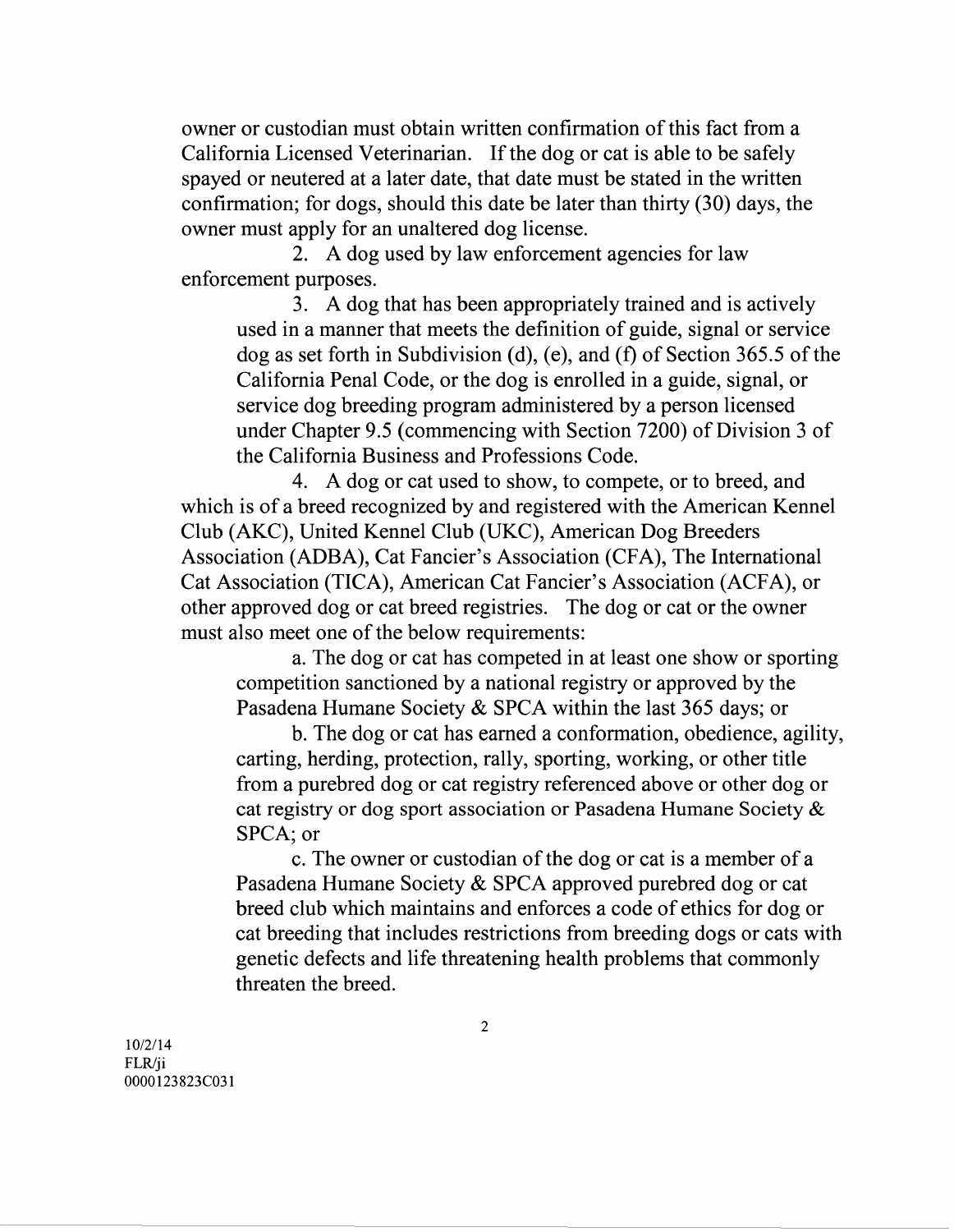**Section 6.09.020** Unaltered dog license

Notwithstanding Chapter 6.19 relating to dog license regulations, an unaltered dog license can only be issued to dogs meeting the exemption requirements set forth in section 6.09 .010 above. An application, together with all required license fees (the fee may be exempted by Chapter 6.19), for an unaltered dog license must be submitted by the owner or custodian of an unaltered dog six months or older.

## **Section 6.09.025** Grace Period

The provision of Section 6.09 .010 and Section 6.09.020 shall be enforced starting July 1, 2015 and shall be subject to the following Grace Period:

a. The owner or custodian of an unaltered dog currently licensed may renew the license at the current unaltered dog license rate for one year. During that year the owner or custodian must have the dog spayed or neutered or apply for and be granted an unaltered dog license.

b. The owner or custodian of an unaltered dog who is licensing the dog for the first time may obtain a dog license at the current unaltered dog rate for one year. During that year, the owner or custodian must have the dog spayed or neutered or apply for and be granted an unaltered dog license.

c. This grace and exemption period shall terminate on June 30, 2018.

**Section 6.09.030** Denial or revocation of unaltered dog license.

(a.) The Poundmaster (or his/her designee) may deny an application for or revoke an unaltered dog license for one or more of the following reasons;

1. The applicant or licensee is not in compliance with all of the requirements of Section 6.09.010;

2. The City has received at least two complaints within a twelve month period, verified by the Poundmaster, that the applicant or licensee has allowed a dog to

10/2/14 FLR/ji 0000123 823C031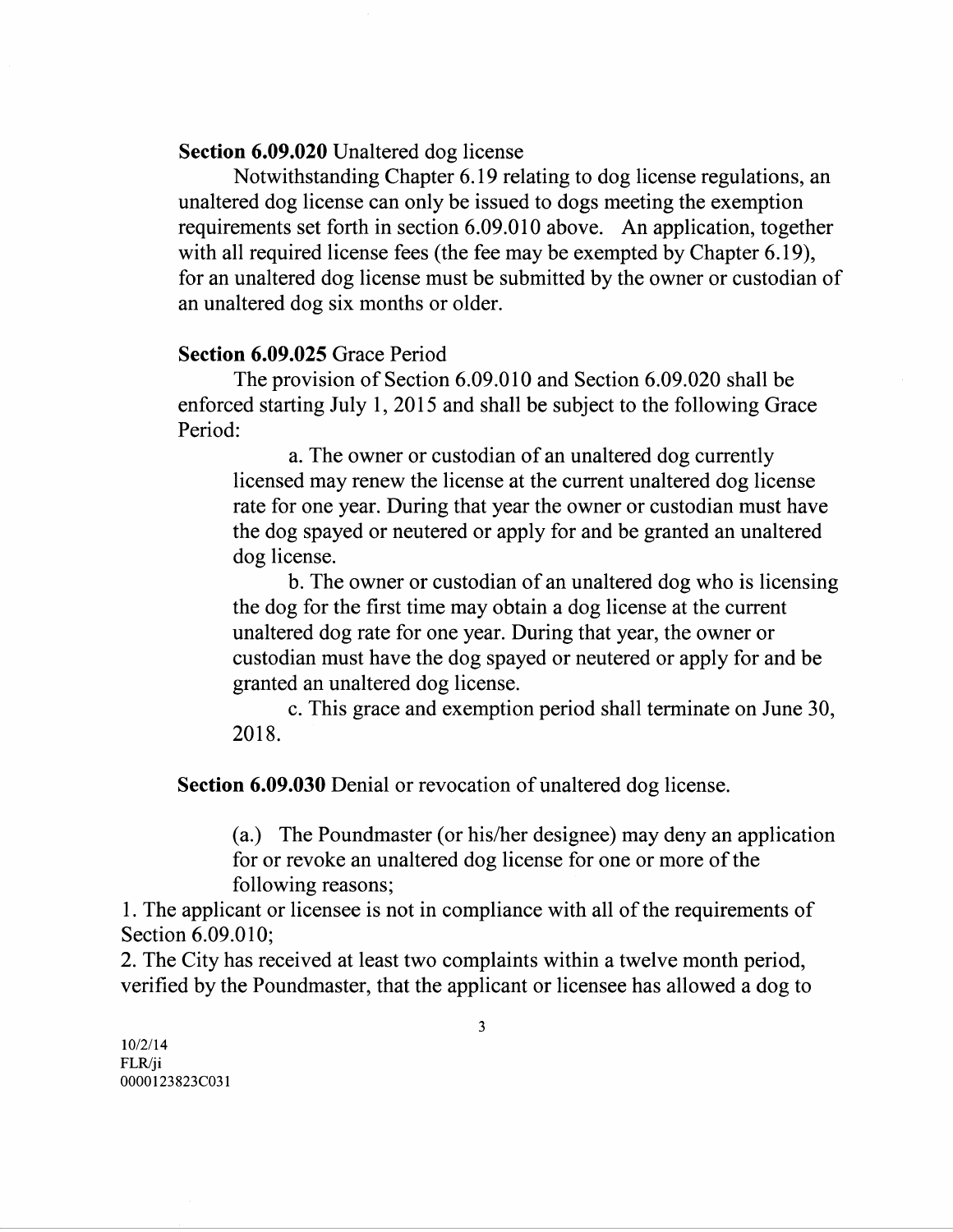run loose or escape, or has otherwise been found to be neglectful of his/her dog or other animals.

3. The applicant or licensee has been previously cited, ticketed, sued, fined, and/or prosecuted for violating a state law, county code or other municipal provision related to the care and control of animals.

4. The unaltered dog has been adjudicated by a court or an agency of appropriate jurisdiction to be potentially dangerous or vicious, or to be a nuisance within the meaning of this Code or under state law;

5. Any other unaltered dog license held by the applicant has been revoked.

(b) Notice of intent to deny the application or to revoke the unaltered dog license shall be mailed by the Poundmaster to the applicant or license holder and shall include the reasons for the denial or revocation of the unaltered dog license. The notice shall also include a date on which the Poundmaster will hold a hearing where the owner or custodian may present any relevant evidence in opposition to the denial or revocation. The hearing will be informal and the rules of evidence will not be strictly enforced. Following the hearing the Poundmaster shall mail the owner or custodian a written decision. The Poundmaster's decision shall be effective on the date the written decision is postmarked.

**Section 6.09.040** Appeal of denial or revocation of unaltered dog license.

(a). Request for a hearing:

1. The owner or custodian may request a hearing to appeal any denial or revocation of an unaltered dog license. The request must be made in writing within 10 days after the Poundmaster's decision is postmarked. Failure to submit a timely written appeal shall be deemed a waiver of the right to appeal the license denial or revocation. 2. Hearing officer. The hearing shall be conducted by the City Manager or his/her designee.

3. Notice and conduct of hearing. The City shall mail a written notice of the date, time, and place for the hearing not less than 10 days before the hearing date. The hearing date shall be no more than

10/2/14 FLR/ji 0000123823C031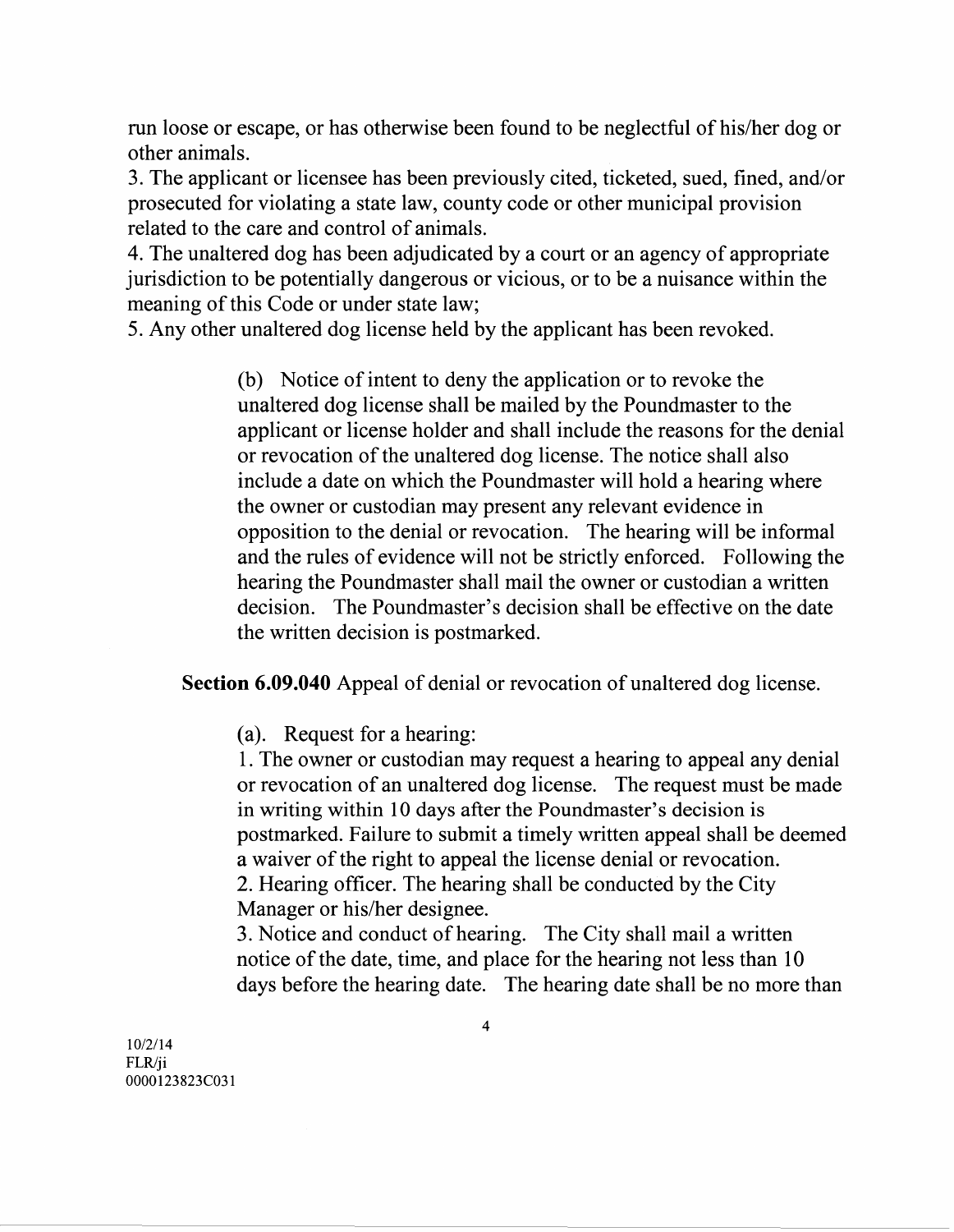30 days after the City's receipt of request for a hearing. Failure of the owner or custodian or his/her agent to appear at the hearing will result in forfeiture of the right to a hearing. The hearing will be informal and the rules of evidence will not be strictly observed. The City shall mail a written decision to the owner or custodian within 10 days after the hearing. The decision of the hearing officer shall be the final administrative decision.

**Section 6.09.050** Impoundment of unaltered dog or cat

(a.)When an unaltered dog or cat is impounded pursuant to state or local law, in addition to satisfying applicable requirements for the release of the animal, including but not limited to the payment of any administrative citation and the impound fees as set forth in section 6.08.150, the animal shall not be released until such time as:

1. The owner or custodian has provided a certificate of sterility; or

2. The animal is spayed or neutered by a veterinarian chosen by the City at the expense of the owner or custodian. Such expense shall include additional fees due to extraordinary care required; or

3. The owner or custodian may arrange for another City approved veterinarian to spay or neuter the animal, and shall pay to the City the cost to deliver said animal to the chosen veterinarian. The cost to deliver the animal shall be based upon the City's actual cost. The veterinarian shall complete and return to the City within 10 days, a statement confirming that the animal 1) has been spayed or neutered, or 2) is incapable of breeding, or 3) the animal's health would be endangered by the spay/neuter process. After said statement has been issued, the veterinarian may release the animal to the owner or custodian.

## **Section 6.09.060** Kennel

The owner or custodian of an unaltered dog exempt under Section 6.09.010(b)(4) and who wishes to breed the dog, shall be subject to the regulations set forth in Section 6.04.020F (definition of "kennel") and Section 6.24.010 (dog kennels) of this Title.

10/2/14 FLR/ji 0000123823C031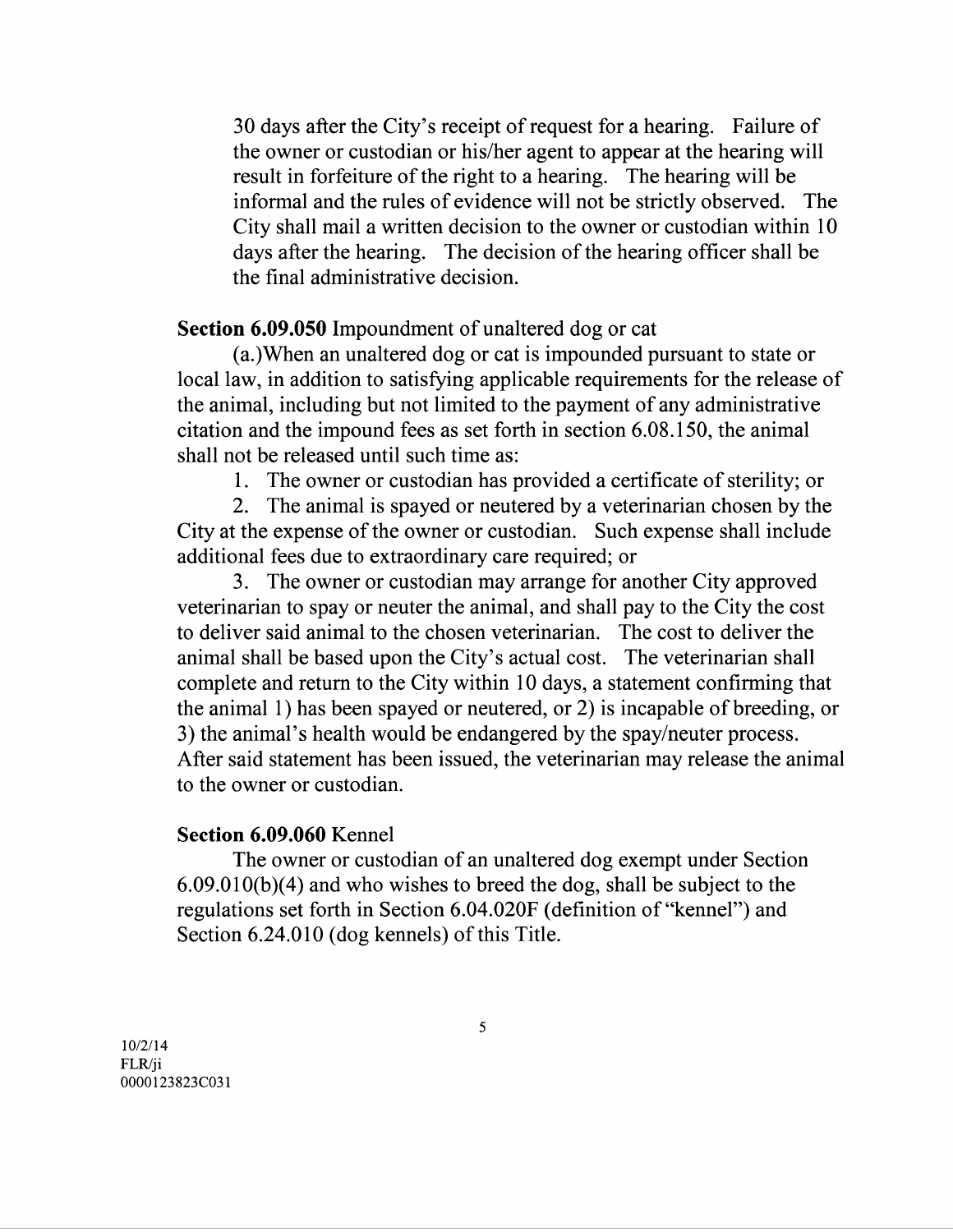## **Section 6.09.070** Penalty for violation

The first violation of Section 6.09 .010 shall be an infraction. Any subsequent violations shall be a misdemeanor.

**Section** 2. This ordinance shall take effect 30 days after adoption.

Signed and approved this \_\_\_\_\_ day of \_\_\_\_\_\_\_ , 2014.

Bill Bogaard Mayor of the City of Pasadena

10/2/14 FLR/ji 0000123823C031